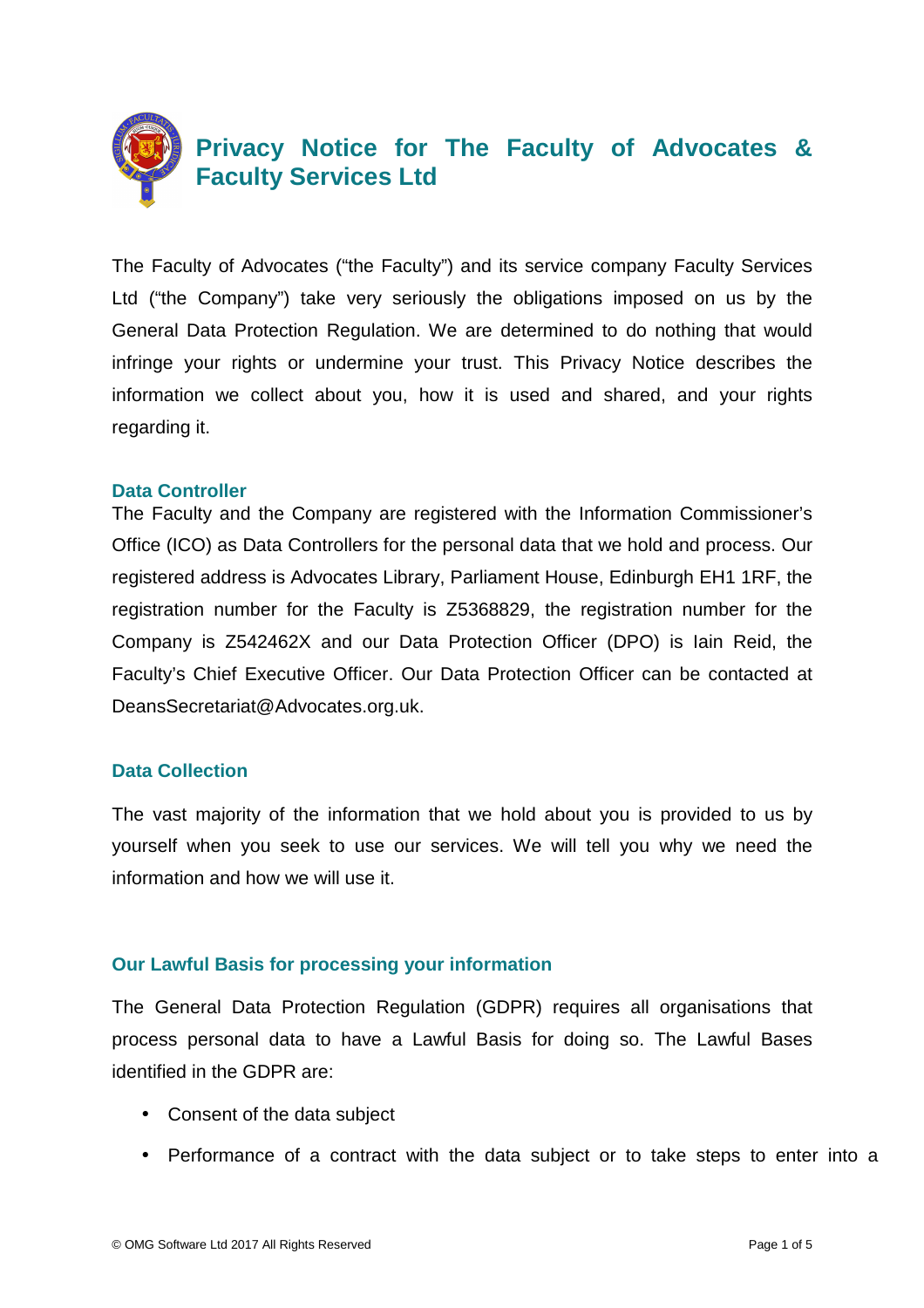contract

- Compliance with a legal obligation
- To protect the vital interests of a data subject or another person
- Performance of a task carried out in the public interest or in the exercise of official authority vested in the controller.
- The legitimate interests of ourselves, or a third party, except where such interests are overridden by the interests, rights or freedoms of the data subject.

Examples of legitimate interests include:

- Where the data subject is a client or in the service of the controller:
- Transmission within a group of undertakings for internal administrative purposes;
- Processing necessary to ensure network and information security, including preventing unauthorised access;
- Processing for direct marketing purposes, or to prevent fraud; and
- Reporting possible criminal acts or threats to public security.

Our Lawful Basis is Legitimate Interest and our Legitimate Interest is the provision of services requested by you and the fulfilment of our role as an employer.

### **We use your information to:**

- Provide goods, services, quotations, and information,
- **Process or support payments for goods and services;**
- **Carry out our role as an employer;**
- Maintain the safety, security and integrity of our services;
- Direct your enquiries to the appropriate support staff;
- Investigate and address your concerns;
- Communicate with you about products, services, promotions, studies, surveys, news, updates and events;
- Make statutory returns as required by HMRC

We do not use automated decision-making in the processing of your personal data.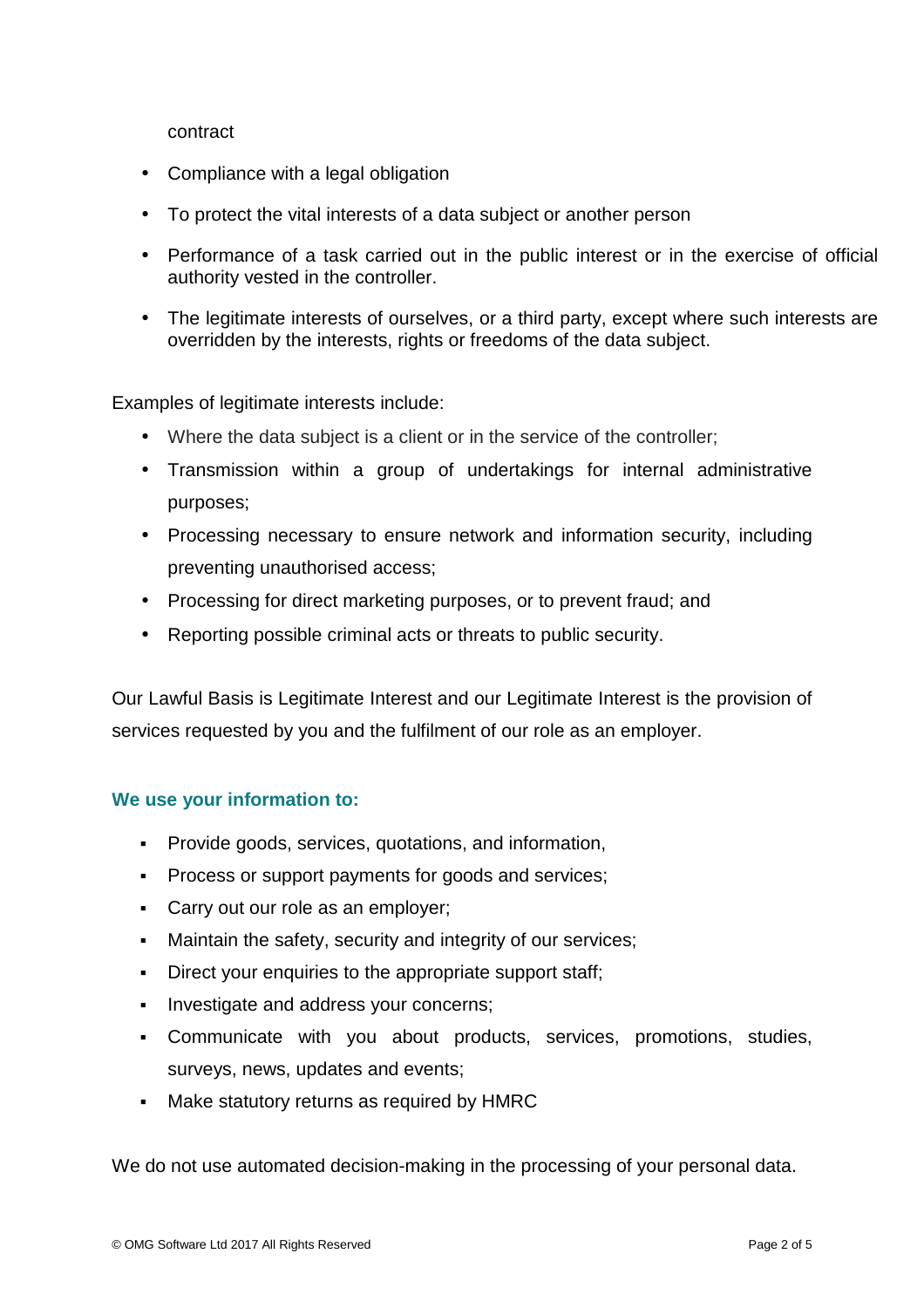We collect and process both personal data and special categories of personal data as defined in the GDPR. This includes:

## **Supplier data**

- Name;
- Email;
- Phone number;
- **Address:**
- Payment or bank details;
- Device IP address;

## **Client Data**

Any personal data relating to cases that we take on through our Criminal Appeals Unit including but not limited to:

- Name
- Address
- Date of birth
- Previous criminal convictions
- Social work reports

### **Employee Data**

- Name;
- **Email:**
- Phone number(s);
- **Address**;
- Payment or bank details;
- **Gender**
- Date of birth:
- Tax code
- Family, emergency contact & next-of-kin details
- Recruitment details such as application forms, cvs and references
- Copies of identification documents such as passports or driving licences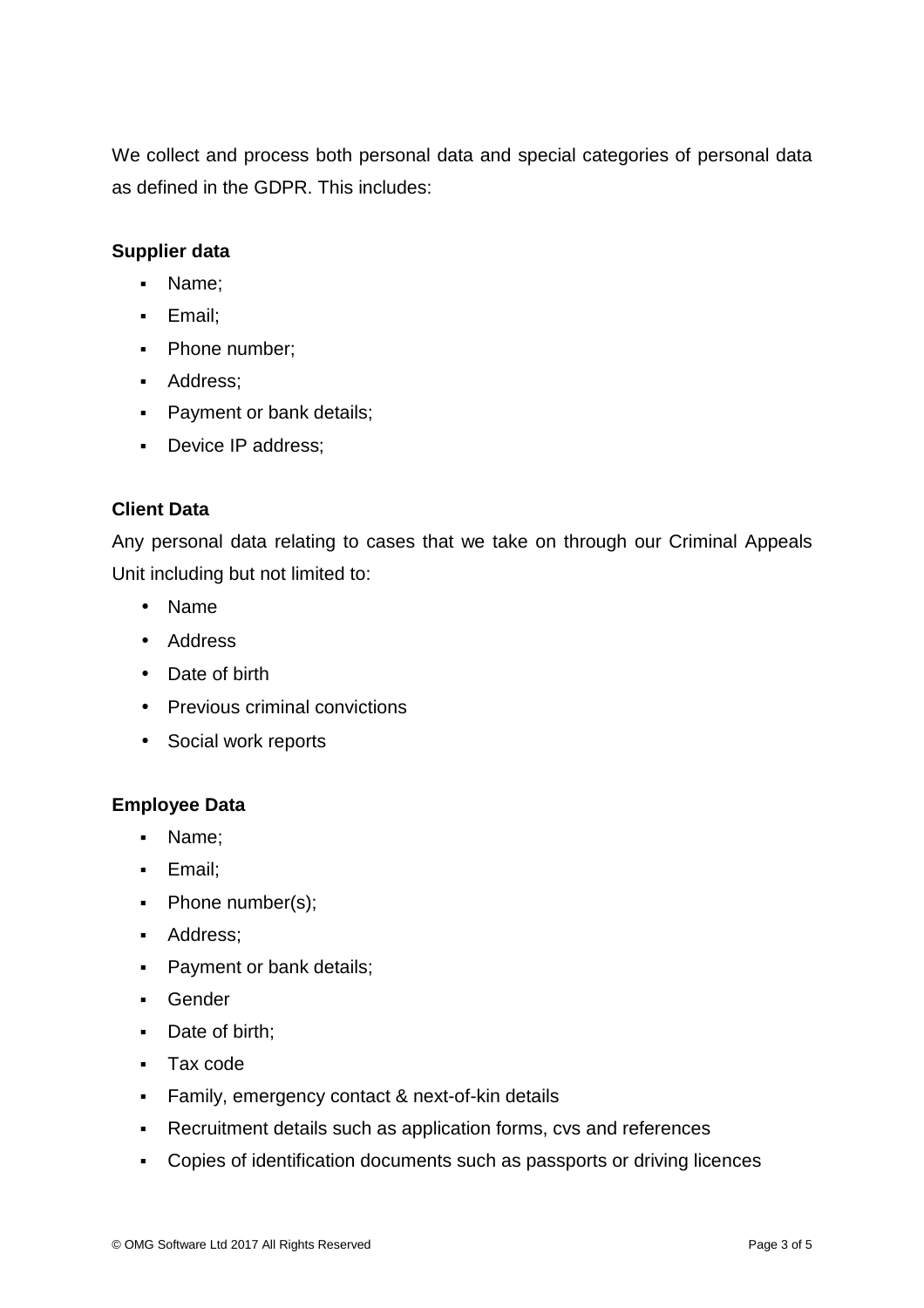- Information relating to contracts of employment such as start dates, hours of work, remuneration, holiday entitlement
- Information relating to disciplinary and grievance investigations and proceedings
- **Training records**
- **Information relating to performance at work**
- Electronic information in relations to IT and telephone systems
- **Images on video, photograph or CCTV**

### **We may share your personal data with:**

- Delivery partners, for example our payroll service providers, pension providers etc
- Our business partners;
- Our legal advisors in the event of a dispute or other legal matter;
- Law enforcement officials, government authorities, or other third parties to meet our legal obligations;
- Any other party where we ask you and you consent to the sharing.

### **Transfers to third countries and international organisations**

We do not transfer any personal data to third countries or international organisations unless you specifically request us to do so.

**We retain your personal data** while you remain a client, supplier or employee, unless you ask us to delete it. Our Retention and Disposal Policy (copy available on request) details how long we hold data for and how we dispose of it when it no longer needs to be held. We will delete or anonymise your information at your request unless:

- There is an unresolved issue, such as claim or dispute;
- We are legally required to hold the data in its current form; or
- There are overriding legitimate business interests, including but not limited to fraud prevention and protecting customers' safety and security.